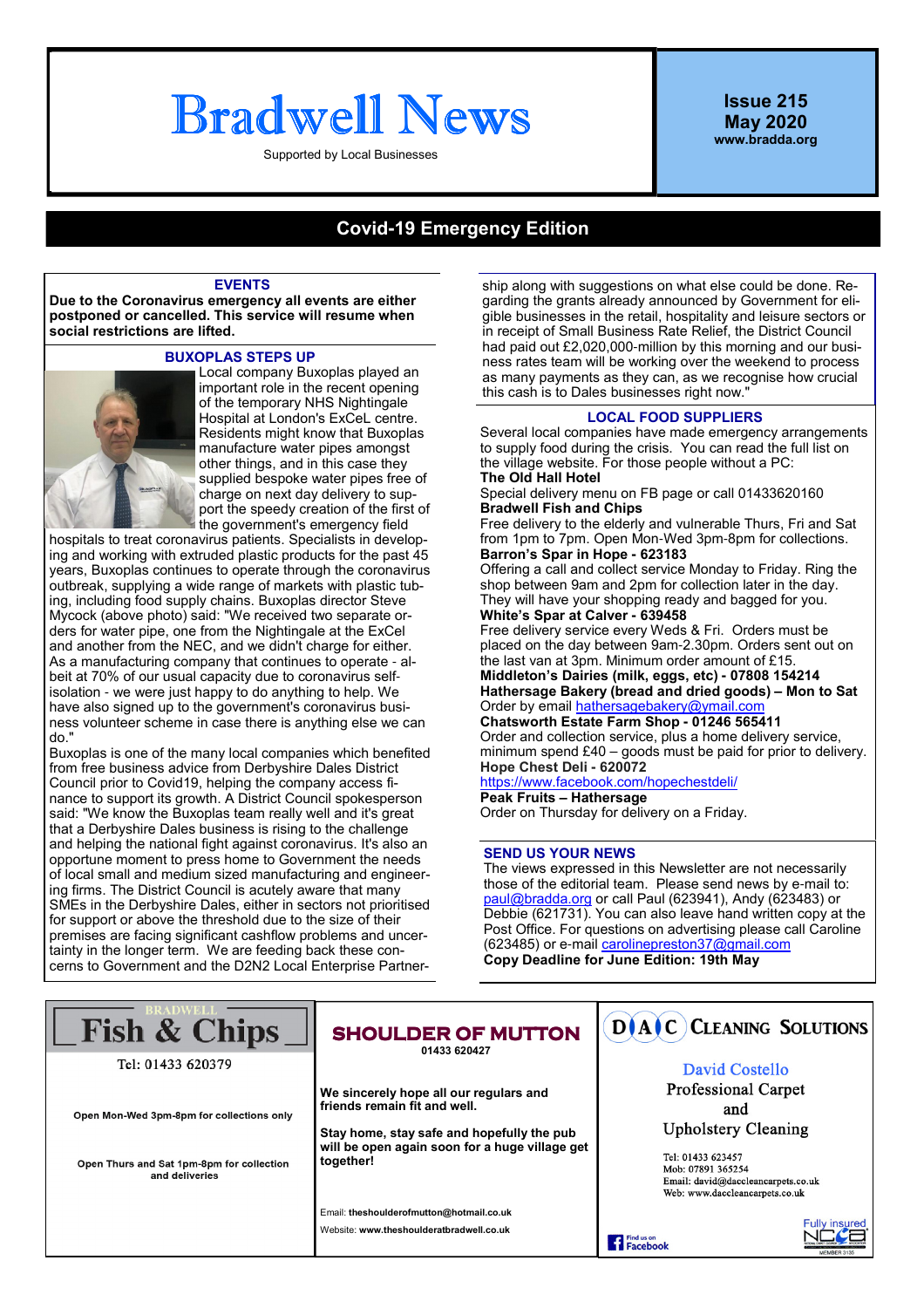# **Bradwell News BREEDON** *Page 2*

# **PARISH COUNCIL NEWS**

**Parish Council Meetings:** Whilst the country is in lock down due to corona virus all parish council meetings are taking place electronically. The agenda and meeting invitation will still be published on the village notice boards prior to the meeting and minutes of the previous meeting published after the meeting. If you would like to participate in the public part of the meeting or listen to the meeting please contact the parish clerk for joining instructions.

New Councillor: At a Special Parish Council meeting on 24<sup>th</sup> March 2020 an applicant for the council vacancy was interviewed and it was decided to co-opt Mike Joseph onto the Parish Council. Mike is doing a lot of work with the village group "Bradwell Cares", and providing a link to the parish council. We welcome him to the team.

**Moorbrook lane**: Damage to this lane following the winter storms was discussed at the last Parish Council meeting. Derbyshire Dales District Councillor Furness advised that it was a highways issue and he had sent a report to Derbyshire County Council. There was a lot of discussion with various members of the public about the state of the lane and what needs to be done to resolve the issue. It was concluded that a separate meeting, with a working group of interested residents is needed, but after the current restrictions are lifted.

**Waste Collection:** Derbyshire Dales District Councillor Furness has advised Serco are working at reduced capacity due to some of their employees self-isolating. Food waste collections are currently fortnightly rather than weekly and will happen with residents' scheduled household waste collections. Garden waste collections are currently suspended to enable the crews to focus on scheduled household waste collections. Residents are asked to stockpile garden waste or, if possible, compost. Derbyshire County Council has closed all its household waste recycling centres in line with Government coronavirus guidance. Information on waste collections is being posted on Derbyshire Dales District Council website, please see the following website for more information

https://www.derbyshiredales.gov.uk/coronavirus-bin-updates **Adult Gym equipment in Town Bottom Playing Field and additional car parking in the village**: These projects have been put on hold at the moment as no site visits can be planned due to the corona virus lock down. As soon as the restrictions are lifted the projects will be resumed.

**Annual Parish Meeting**: The Annual Parish Meeting this year is cancelled due to the corona virus lock down. However, if there is something you would like to raise with the parish council you are very welcome to join the monthly meeting where the first ten minutes of every meeting are allocated for public participation.

**Public Participation:** We welcome members of the public at both the main council and all committee meetings. See the parish notice boards for meeting announcements and agendas.

Contacts: Parish Clerk (623485) or parishclerk@bradda.org Council Chair (623941) or paul@bradda.org



### **BRADWELL CARES UPDATE**

It's been almost a month since we inserted a special "**Bradwell Cares**" sheet into the last newsletter and popped a flyer in the door. Hopefully, even if you missed that, you have learned that there is now a village support network dedicated to helping all who have been affected by the Covid19 epidemic. Bradwell Cares is formed of volunteers who have come together and organised into 12 zones which cover all areas of Bradwell village, Smalldale and The Hills. The group has been handling shopping collection, prescription medication pickup and sometimes just a chat on the phone to help people pass the day and stay in touch. Your Parish Council is working closely with Bradwell Cares and providing support as well as coordinating with Derbyshire County Council and Derbyshire Dales District Council. In the last two weeks we have been in contact with other villages in the valley who are also doing their best to support those in need and we have formed a working group to share information and other ideas. One great idea to come from this group is a directory of local businesses who will take orders over the phone and deliver to a Bradwell address. This directory is a work in progress but the most up to date version at this time is on the village website. The Bradwell Cares hotline can be reached by calling 01433 424080 or by emailing bradwellcares@bradda.org. There is also a **Bradwell Cares** Whatsapp group if that is more easily available to you. While the current situation is very unsettling to most of us, it has been a great comfort to know that as a village we are looking out for each other and especially for those who are most affected by the requirements to self isolate and shield themselves from the wider community.

# **WAR MEMORIAL HALL**

Those who attended the very successful Centenary Players production of 'Treasure Island' were more comfortable due to the Hall's purchase of new chairs. What a difference it made and how splendid the Hall looked. The Management Committee thank everyone for your very supportive comments on this purchase. Our next project, when we become active again, will be refurbishment of the outdated toilets and shower area, part funded by a grant of £4,855 from the local authority for which we are extremely grateful. Apologies in advance for any disruption for hall users during these works.

Due to our BRADDA LOTTO creating social interaction, During the Covid crisis the hall committee has agreed that :

All Monthly Draws from April 2020 will be postponed until it is practical and safe to do so. At that tine we draw all outstanding draws. You will be advised of the date and location of this

event in due course. We regret any inconvenience but hope you understand what a difficult decision this has been to make. N.B. Due to fantastic support the original prize money has been increased. We are now offering TWO PRIZES per DRAW 1<sup>st</sup> Prize of £60 and a 2<sup>nd</sup> Prize of £30.

The December Draw will have a  $1<sup>st</sup>$  Prize of £600 and a  $2<sup>nd</sup>$ Prize of £300

**KEEP SAFE & KEEP WELL**.

# **C I STRONG TIMBER SERVICES**

# **Manufacturers of Superior Timber Buildings**

Full Range of products available in-cluding Large Sheds, Garages, Work-shops, Stabling and Field Shelters. A full range of animal housing available. All ground work undertaken

**Tel: 01298 873098 / Mob: 0771 5254620**

**Tideswell Moor, Tideswell, Nr Buxton, SK17 8JD**

**www.strongtimberservices.co.uk**

# **Samuel FOX Country Inn**

# **Temporary Closure due to Covid-19**

For how long, who knows? But one thing is certain, we've appreciated your support these last few years and when we re-open I know we'll need your support more than ever. Let's hope we see you soon and in the meantime, be careful, stay safe and keep smiling.

# lames & the Samuel Fox team

We're recommended in the Michelin, AA, Good Food and Harden's Best UK Restaurants guides www.samuelfox.co.uk tel: 01433 621562

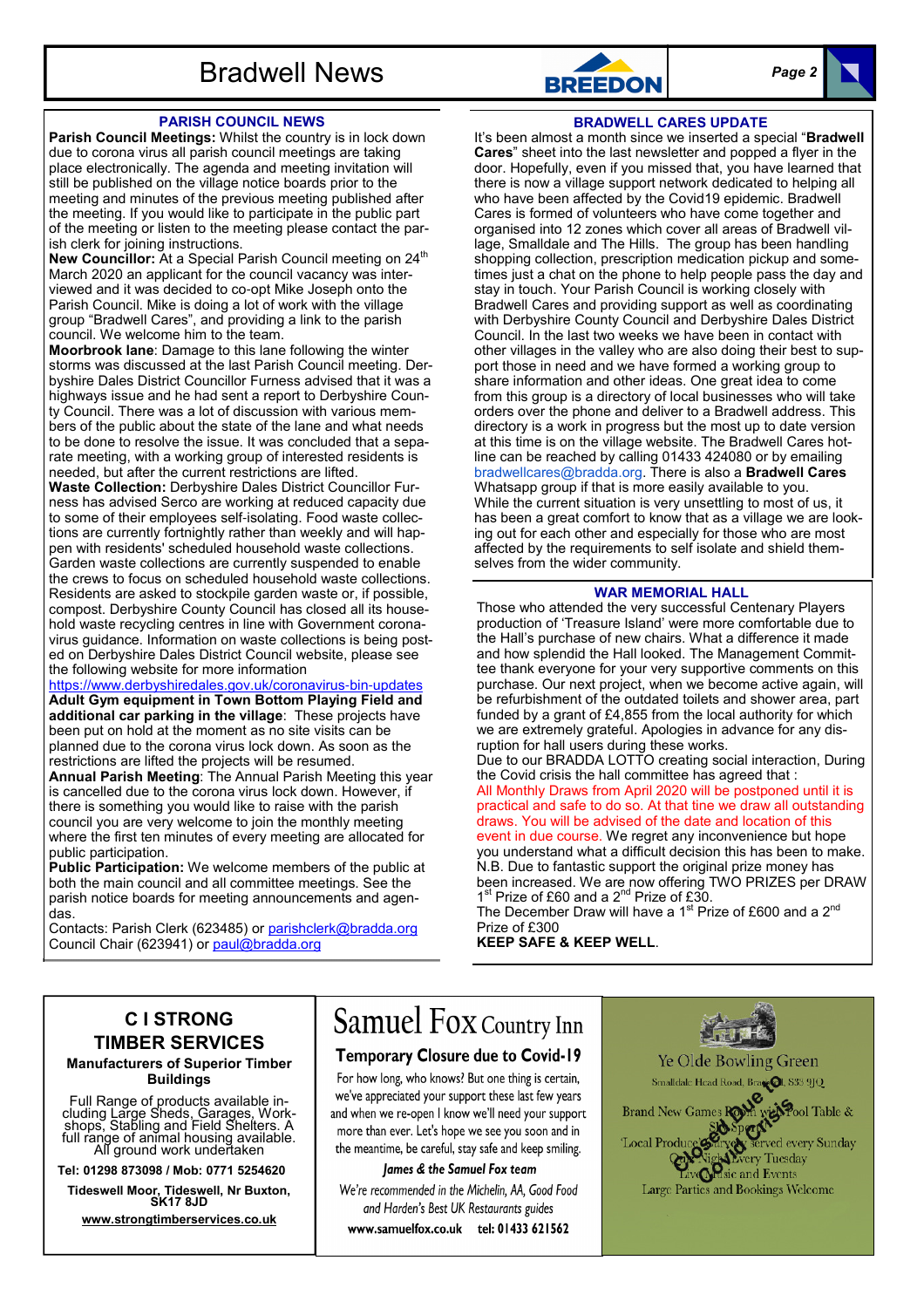# **EARLY LIFE IN BRADWELL**

*Completion of our article about Joan Judge's memories of early life in Bradwell.*

I have never regretted moving to Bradwell but always felt we belonged here because of having so much family in the village and so many buried in the chapel yard. I have always felt at home and settled here. At the time we came back one of my sisters was already living here and another one moved here sometime after, so three out of the four of us were living in Bradwell. After the death of my mother my father moved home to Bradwell as well. Both my other children were born in Bradwell, in fact in the house where we still live and so as a family we feel very much Bradwellian. Even John, who is originally from Sheffield, feels almost accepted as a local. We were fortunate when we moved to Bradwell in that just across the road was a baker's and grocer's shop. Mr Pride, who was the baker made very good bread and supplied all the people on The Hills. There were at least three bakers in the village at that time, so freshly made bread was always available. The number of shops and businesses in the village meant that you didn't have to "go abroad" for goods and services other than maybe larger items of furniture. If they needed to, many people went to Manchester for their shopping rather than Sheffield. That's why my father and his brothers were sent to Manchester for their apprenticeships. But, other than for more choice or something special, most of what you needed could be bought in Bradwell. My aunt worked for Shirts' shop at Town Bottom, as a hat maker and working above the shop. The shop opposite the church set up as a form of co-operative grocers and greengrocers and has also been a haberdashers and hairdressers in its time. Shops never stayed empty for long before someone found a new use for them. There were two TV and electrical shops in the village (ahead of its time). In fact one business on the Hills provided electrical installation, shoe and boot repairs and hair cutting from the same premises (a shed in the garden). There were joiners and two undertakers, so the village was fairly self sufficient.

Pashley's bus provided a regular service from Bradwell to Hope Station to meet the trains. At that time anybody attending grammar school would take the train to New Mills. Many activities in the village centred around the church and chapels. When we moved to the village there were two chapels in the village, the Wesleyans and the Primitives. Because of dwindling congregations the two amalgamated and the decision was taken to move to the Wesleyan Chapel, much to the horror of some of the Prims stalwarts who refused to move to the Wesleyan chapel. However most of the Prims joined at the Wesleyan chapel. The organ was moved from the Prims to the Wesleyan Chapel as it was a better instrument .This also made it better for the Primitive Methodists who felt they still had a link to their old chapel.

The Sunday School Anniversary was a major event in the Chapel calendar both for the current pupils and ex pupils. Many who had left the village still came back for the event. There was quite a lot for the children to do in the village. We had girls brigade, cubs and scouts. The girls who attended

Girls Brigade were expected to also attend chapel and they mostly did. When the junior football club started the practice was on Sunday Morning and this could have caused a problem but Jesse Bradwell, the Sunday school superintendent, urged the boys to still come to Sunday School after practice, even if they were still muddy. It was accepted that on Sunday you went to Sunday school. When we first came to the village the playing fields weren't open on a Sunday but as time went by they opened up the fields and I suppose that's when the Sunday football practice started.

There was always something for children to do and of course in those days the roads were not as busy. Children could play out in the street on bicycles and pedal cars quite safely all day long which made it a lovely place for children to grow up. When we came to the village, secondary education was provided in the village but later on children went to either Hope Valley College or Lady Manners, depending on results in the 11 plus exam. Originally I remember that both schools in the village taught pupils up to the age of 14, but they were later reorganised into an infants school and a junior school. For a while the larger number of children in the village meant the Methodist school room had to be used as an overflow classroom.

There were many other groups in the village including a Coop Guild, a Young Wives group (which was well attended), whist drives, dancing in the Memorial Hall etc. People would travel to other villages if there was a dance on. Indeed, people would walk from Abney to dances in Bradwell. There was no need for anybody to be bored in the village as there was always something going on. There was plenty of work to be had locally especially as Earles and Newburgh expanded and it was no longer necessary for people to travel to Manchester for work. For women at that time there was employment in local businesses, shops etc. and Bamford Mill. The local industries also gave people opportunities to learn a trade or indeed take an apprenticeship. So, although travelling was not as easy as it is now there were plenty of opportunities locally for Work.

#### **FOOD PARCELS**

**Please Note that if you are classed as vulnerable and want a Government food parcel you must register at: www.gov.uk/coronavirus-extremely-vulnerable**

# **CHURCH SERVICES**

The Reverend Louise Petheram is holding a Zoom meeting every day at 5:30pm and Sundays at 10am. To join click:: https://us04web.zoom.us/j/613948112?pwd=a2d1VXFydnlG bmZ0VDhLMXUzUXJUUT09

The meeting ID is 613 948 112 and the password 888888

*BRADDA DADS* The Dads wish everyone well at this difficult time. We hope you all stay safe and we'll see you when this is over.